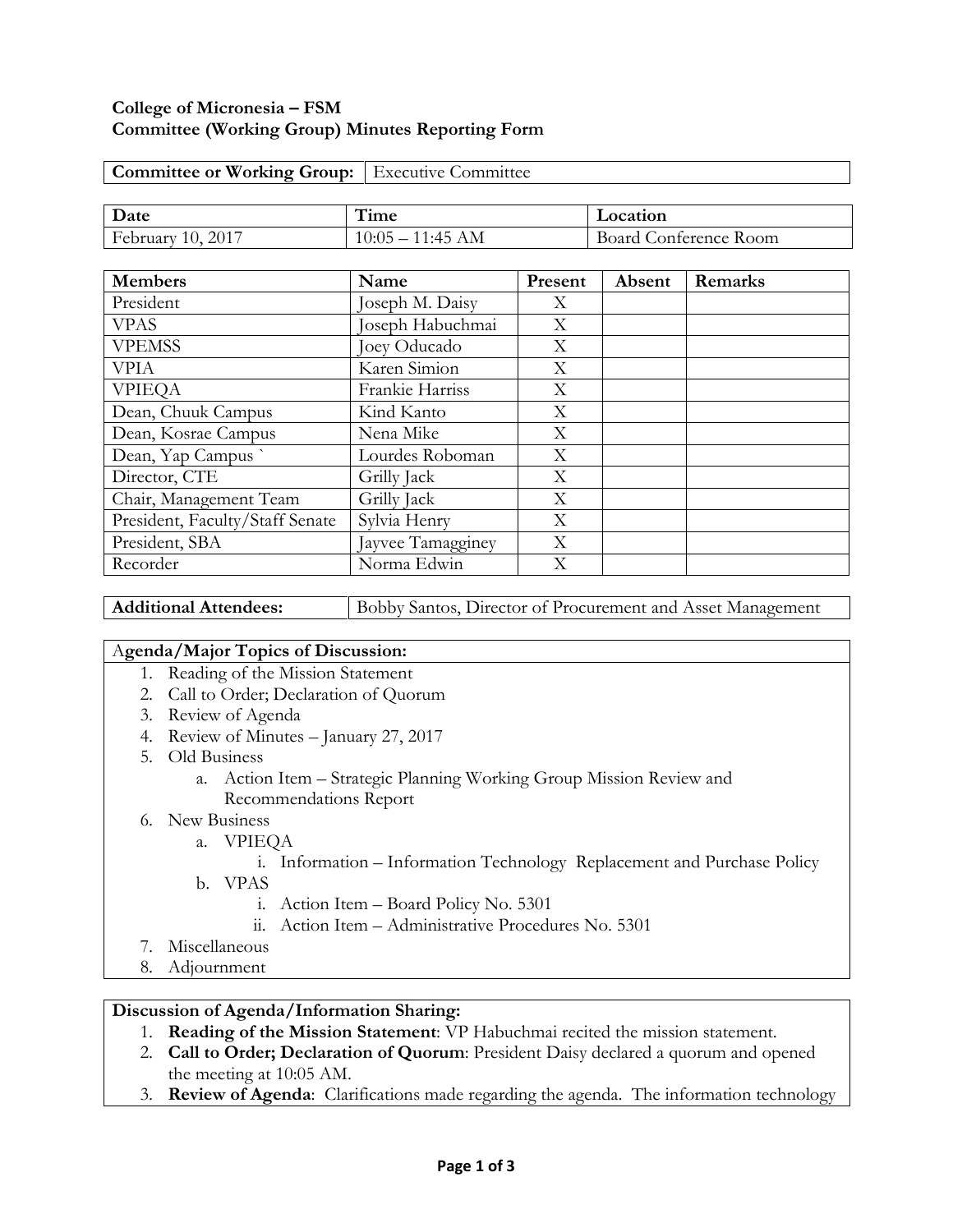replacement and purchase policy added for information. The director of procurement and asset management will present the procurement policy and procedure.

4. **Review of Minutes – January 27, 2017**: Revised HRC TOR received clarifying "master development plan" which was questioned during the last meeting. VP Harriss moved and FSS President Henry seconded that the minutes of the January 27, 2017, meeting be adopted. The motion passed with one abstention. Dean Mike not able to access Dropbox to review the minutes; working with IT Director to resolve the problem

# **5. Old Business**

a. **Action Item – [Strategic Plan Working Group Mission Review and](http://www.comfsm.fm/dcr/misc/SPWG_MIssion_Report_07FEB2017-1.pdf)  [Recommendations Report](http://www.comfsm.fm/dcr/misc/SPWG_MIssion_Report_07FEB2017-1.pdf):** VP Harriss walked Cabinet through the report. The first part provides a history of the work done and efforts to strengthen compliance with Standard 1A Mission. Four alternative mission statements drafted and college surveyed for preference. The top two options will be presented to the board at the next meeting. Director Jack moved and VP Oducado seconded that the report and recommendations be adopted. The motion passed unanimously.

### **6. New Business**

## **a. VPIEQA**

i. **Information – Information Technology Replacement and Purchase Policy:** Policy has gone through ICT and being presented to EC now to share with constituents. Comments should be submitted before the 24th so final decision can be made at next EC meeting. If approved, policy to be presented to the next board meeting in March.

### **b. VPAS**

- i. **Action Item Board Policy No. 5301:** This policy combines and updates two old policies BP 5300 Procurement Policy and BP 5301 Modes of Procurement. Director Santos went through the policy indicating sections from the old policies and where updates made to follow standard practices in the region. The need for consistent format and office names, cross referencing other policies, and use of watermark for drafts raised. Action postponed to a later meeting after review by cabinet and listening campaign. Suggestion made to discuss different terminology and the publication manual at a future meeting.
- ii. **Action Item – Administrative Procedures No. 5301:** Director Santos also went through the procedure pointing out sections from the original procedure and where changes were made, such as new forms, procurement office, bids and award team, and cabinet's role. More details included in the informal bidding section which raised questions and concerns. Since procedures do not need to go to the board, suggestion made to get feedback on the procedure first then take action at a later date. Request made to highlight changes to make following discussions easier for off-island participants.

## 7. **Miscellaneou**s

## a. **Presiden**t

- i. Timing of documents to be shared request made that documents for action be shared a week before the meeting or to be introduced as information for action at the next meeting.
- ii. Bingo fundraiser Director Jack requested support for the event.
- iii. Budget consultation meeting President Daisy provided an update of the meeting especially regarding PMO responsibilities and oversight which may